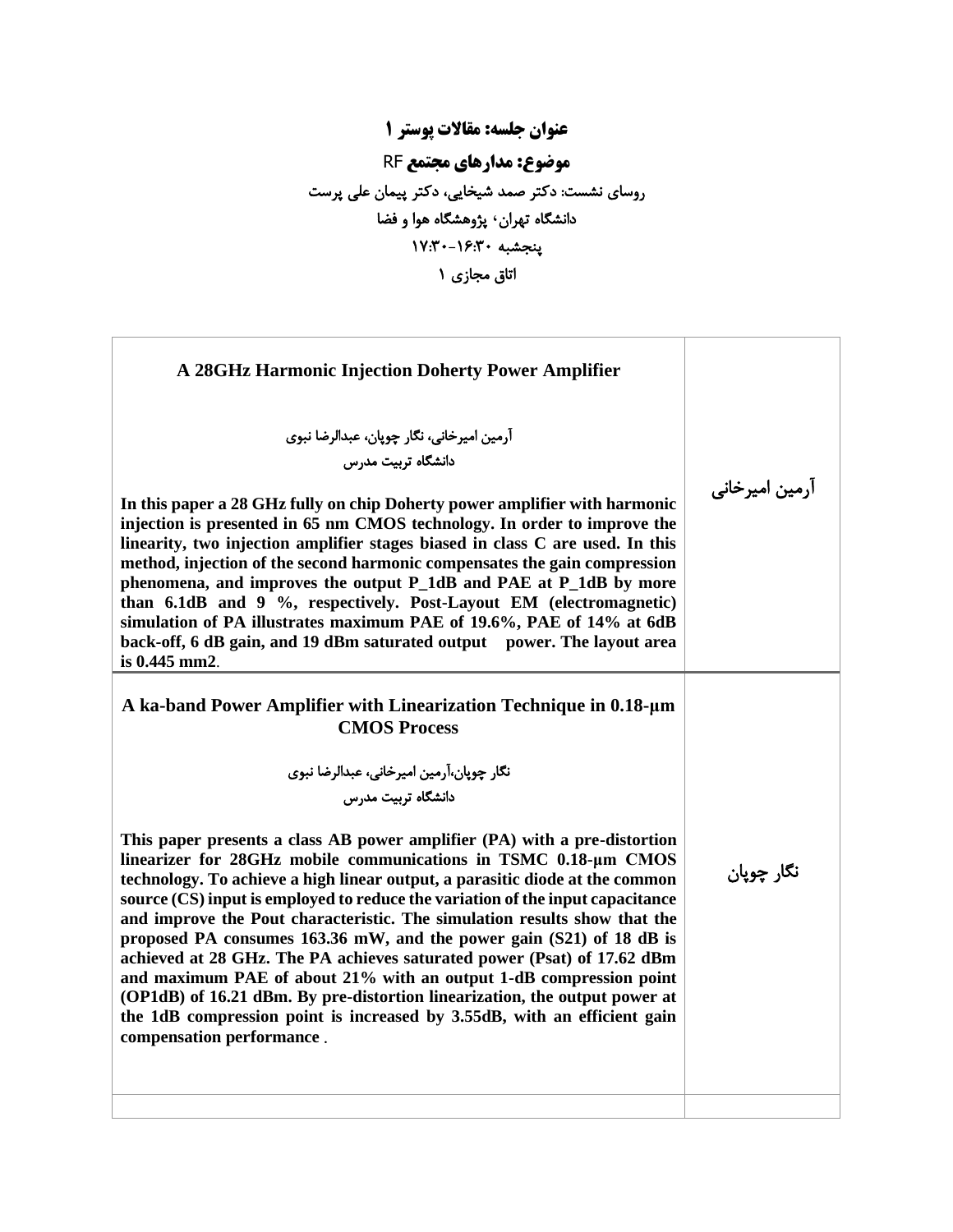| Design of a 3-state Unit Cell for DMTL Phase Shifters                                                                                                                                                                                                                                                                                                                                                                                                                                                                                                                                                                                                                                                                                                                                                                                                                                        |                 |
|----------------------------------------------------------------------------------------------------------------------------------------------------------------------------------------------------------------------------------------------------------------------------------------------------------------------------------------------------------------------------------------------------------------------------------------------------------------------------------------------------------------------------------------------------------------------------------------------------------------------------------------------------------------------------------------------------------------------------------------------------------------------------------------------------------------------------------------------------------------------------------------------|-----------------|
| سید مجید تیموری ، سید مهدی میر ابراهیمی، مسعود دوستی<br>دانشگاه آزاد اسلامی واحد فیروزکوه                                                                                                                                                                                                                                                                                                                                                                                                                                                                                                                                                                                                                                                                                                                                                                                                    | سيد مجيد تيموري |
| A novel 3-state unit cell for distributed MEMS transmission line (DMTL)<br>phase shifters is designed and simulated in this paper. The proposed<br>structure consists of a coplanar waveguide transmission line, a MEMS and<br>two-pair metal-air-metal bridges. The bridges are actuated respectively in<br>three different modes which produce three different phase shifts. The<br>structure is simulated using HFSS software. Based on the simulation results,<br>the return loss in all 3 states is better than -10dB and the phase shift is in good<br>agreement with ideal values. The designed unit cell is very suitable for 5-bit<br>and 6-bit DMTL phase shifters.                                                                                                                                                                                                                |                 |
| Design of a Tunable Wideband Differential Amplifier Based on RF-<br><b>MEMS Switches</b>                                                                                                                                                                                                                                                                                                                                                                                                                                                                                                                                                                                                                                                                                                                                                                                                     |                 |
| فاضل زیرک ساز،علی رضاحسن زاده                                                                                                                                                                                                                                                                                                                                                                                                                                                                                                                                                                                                                                                                                                                                                                                                                                                                |                 |
| دانشگاه شهید بهشت <i>ی</i>                                                                                                                                                                                                                                                                                                                                                                                                                                                                                                                                                                                                                                                                                                                                                                                                                                                                   |                 |
| This paper presents a reconfigurable differential amplifier for 26GHz and<br>28GHz frequencies. This research uses the RF-MEMS switches to adjust<br>different frequencies. The proposed structure is capable of achieving an<br>output power of 22dBm and about 2.9V output swing. Simulation results of<br>the proposed Tunable Wideband Differential Amplifier (TWDA) in 180 nm<br>TSMC-CMOS technology shows the attenuation of the second to fifth<br>harmonics between -20.7dBm and -43.75dBm for the frequency of 26GHz,<br>and between -21.11dBm and-46.96dBm for the frequency of 28GHz, which<br>indicates the appropriate linearity of the structure. Electrical and mechanical<br>simulations in the Advance Design System (ADS) and COMSOL simulation<br>software indicate the proposed structure's ability to adjust different<br>frequencies for TWDA using RF-MEMS switches. | فاضل زیرک ساز   |
| A High-Performance CMOS Hybrid Envelope Tracking Power<br><b>Amplifier Paper for Wideband High PAPR Applications</b>                                                                                                                                                                                                                                                                                                                                                                                                                                                                                                                                                                                                                                                                                                                                                                         |                 |
| مهرداد کریمی، مهدی احسانیان                                                                                                                                                                                                                                                                                                                                                                                                                                                                                                                                                                                                                                                                                                                                                                                                                                                                  |                 |
| دانشگاه خواجه نصيرالدين طوسى                                                                                                                                                                                                                                                                                                                                                                                                                                                                                                                                                                                                                                                                                                                                                                                                                                                                 | مهرداد کریمی    |
| A high-performance CMOS hybrid Envelope Tracking circuit is designed to<br>improve the average efficiency and linearity of an RF power amplifier driven                                                                                                                                                                                                                                                                                                                                                                                                                                                                                                                                                                                                                                                                                                                                      |                 |